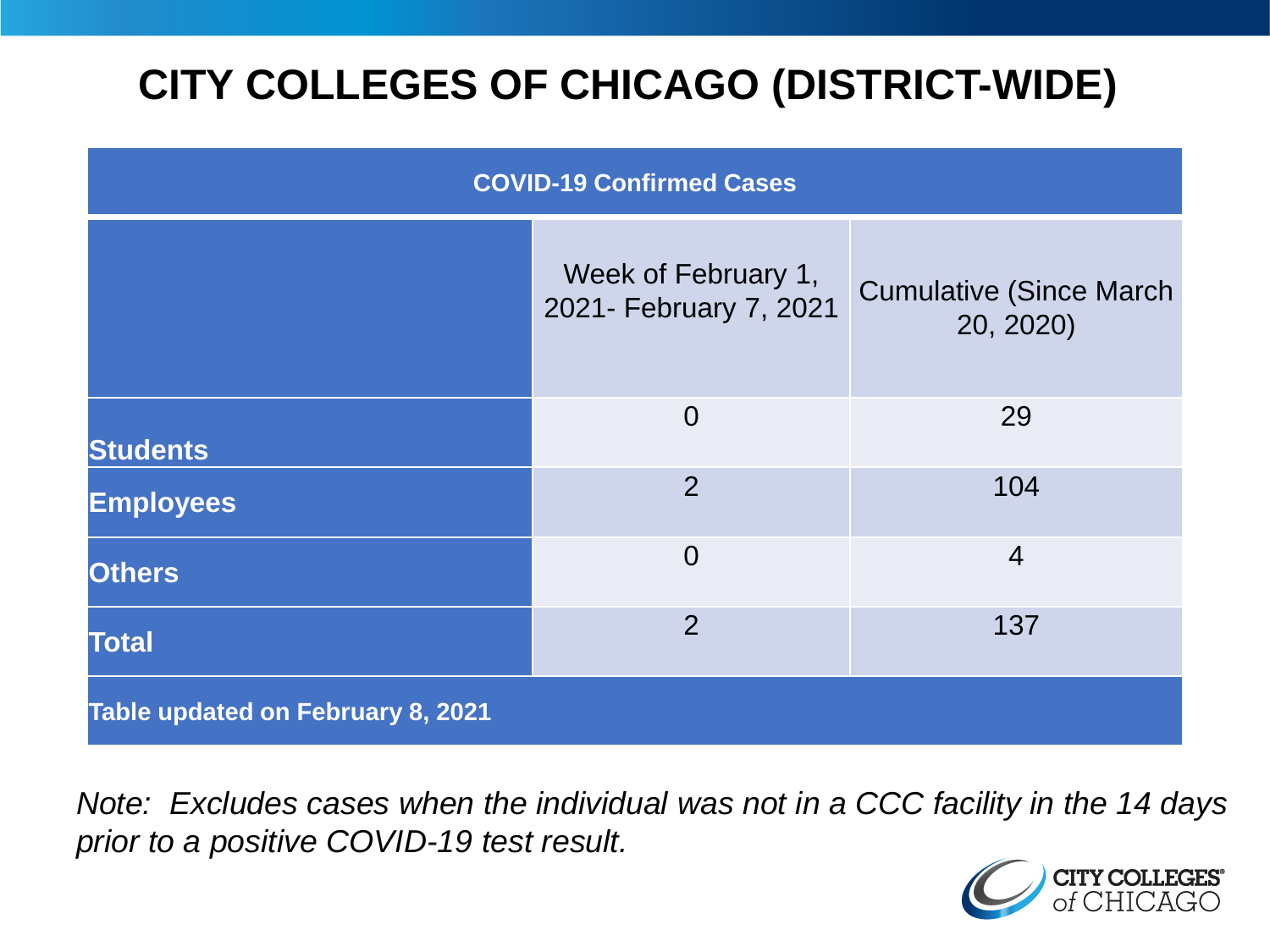## **DALEY COLLEGE**

| <b>COVID-19 Confirmed Cases</b>   |                                               |                                              |
|-----------------------------------|-----------------------------------------------|----------------------------------------------|
|                                   | Week of February 1,<br>2021- February 7, 2021 | <b>Cumulative (Since March)</b><br>20, 2020) |
| <b>Students</b>                   | $\overline{0}$                                | $\overline{0}$                               |
| <b>Employees</b>                  | $\overline{0}$                                | 15                                           |
| <b>Others</b>                     | $\overline{0}$                                | $\overline{0}$                               |
| <b>Total</b>                      | $\overline{0}$                                | 15                                           |
| Table updated on February 8, 2021 |                                               |                                              |

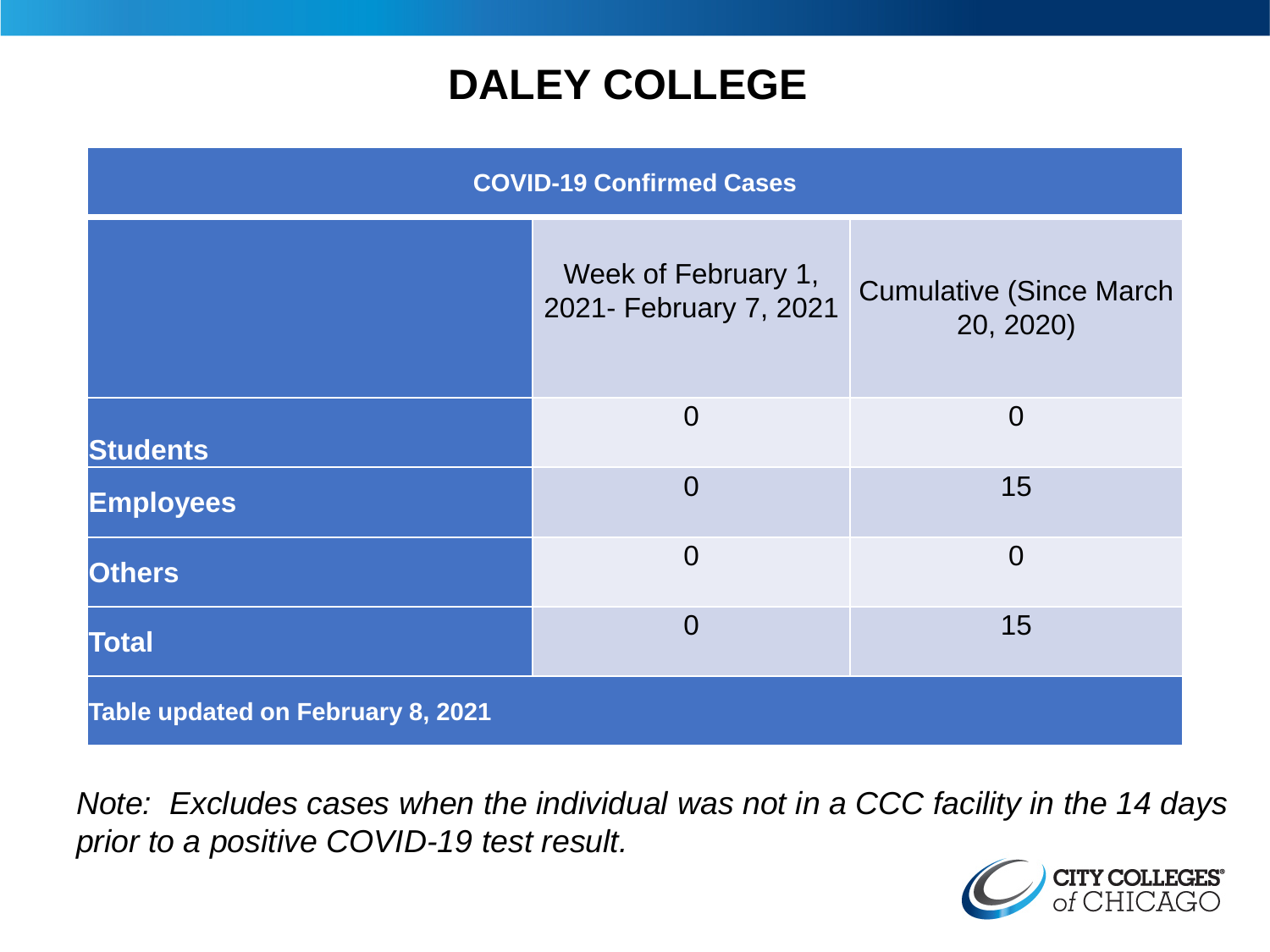## **HAROLD WASHINGTON COLLEGE**

| <b>COVID-19 Confirmed Cases</b>   |                                               |                                              |
|-----------------------------------|-----------------------------------------------|----------------------------------------------|
|                                   | Week of February 1,<br>2021- February 7, 2021 | <b>Cumulative (Since March)</b><br>20, 2020) |
| <b>Students</b>                   | $\Omega$                                      | 5                                            |
| <b>Employees</b>                  | $\Omega$                                      | 8                                            |
| <b>Others</b>                     | $\Omega$                                      | 1                                            |
| <b>Total</b>                      | $\Omega$                                      | 14                                           |
| Table updated on February 8, 2021 |                                               |                                              |

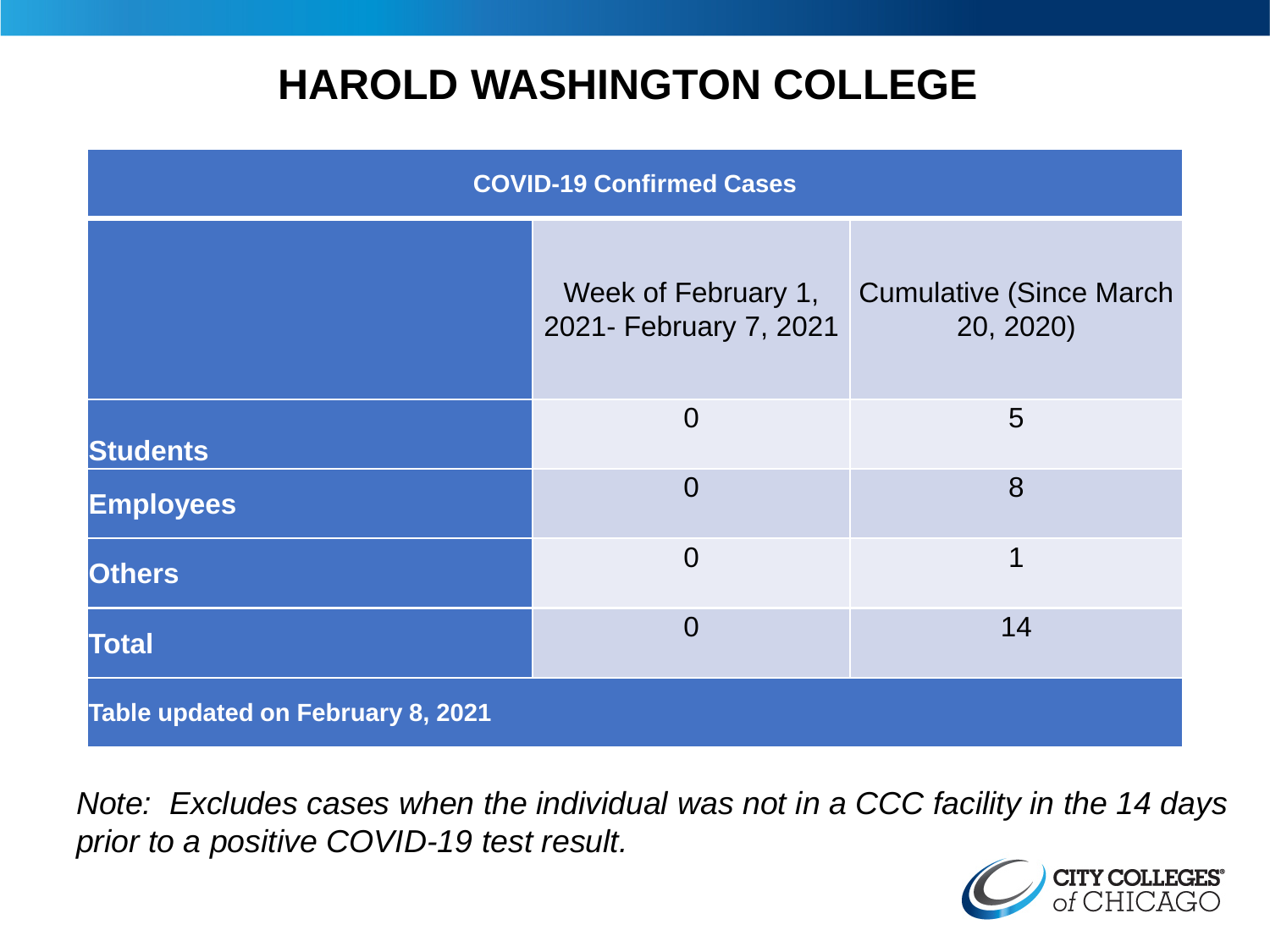## **KENNEDY-KING COLLEGE**

| <b>COVID-19 Confirmed Cases</b>   |                                               |                                              |
|-----------------------------------|-----------------------------------------------|----------------------------------------------|
|                                   | Week of February 1,<br>2021- February 7, 2021 | <b>Cumulative (Since March)</b><br>20, 2020) |
| <b>Students</b>                   | $\overline{0}$                                | 6                                            |
| <b>Employees</b>                  | $\overline{0}$                                | 15                                           |
| <b>Others</b>                     | $\overline{0}$                                | $\overline{0}$                               |
| <b>Total</b>                      | $\overline{0}$                                | 21                                           |
| Table updated on February 8, 2021 |                                               |                                              |

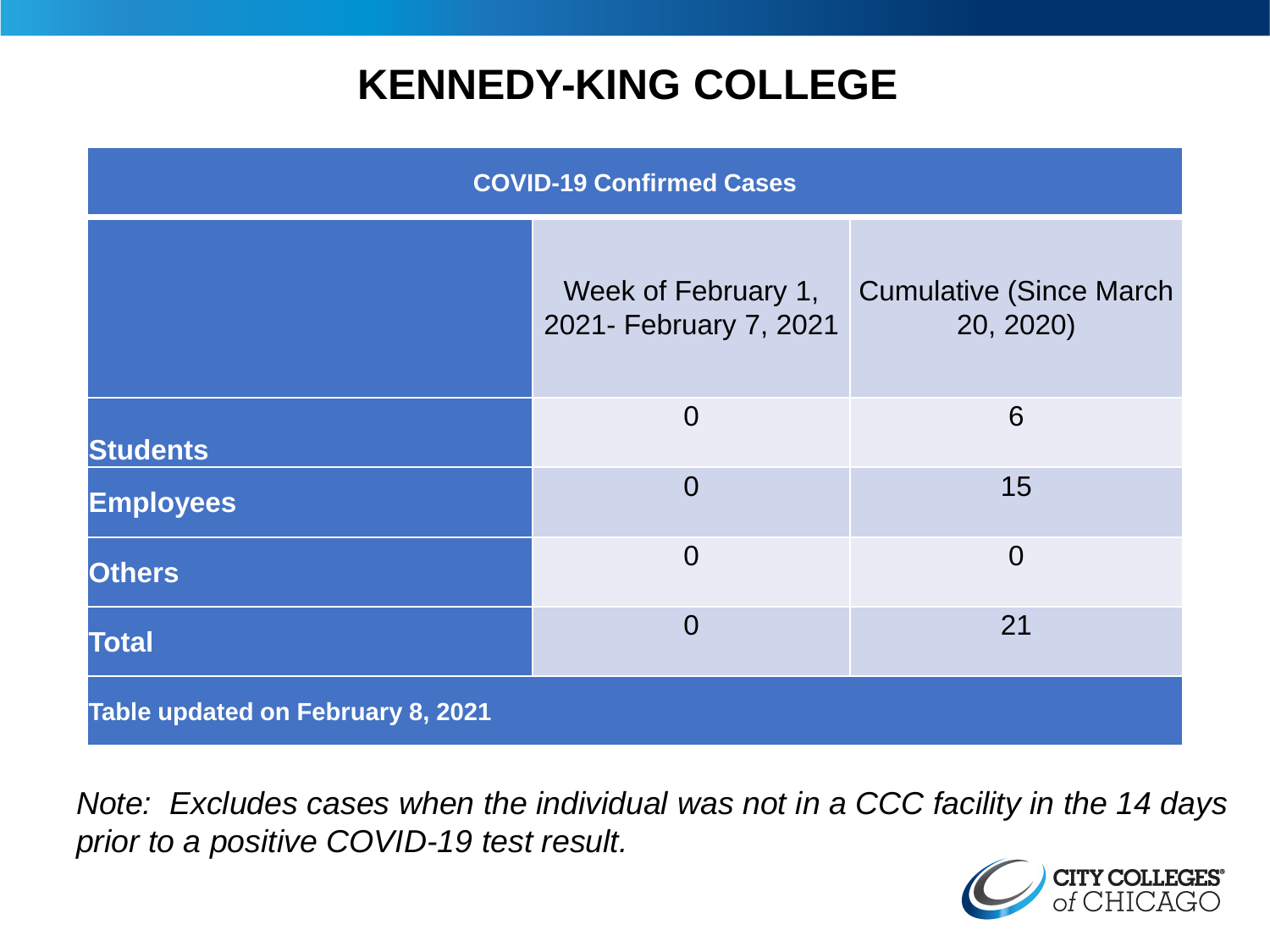# **MALCOLM X COLLEGE**

| <b>COVID-19 Confirmed Cases</b>   |                                               |                                              |
|-----------------------------------|-----------------------------------------------|----------------------------------------------|
|                                   | Week of February 1,<br>2021- February 7, 2021 | <b>Cumulative (Since March)</b><br>20, 2020) |
| <b>Students</b>                   | $\overline{0}$                                | 15                                           |
| <b>Employees</b>                  | 1                                             | 21                                           |
| <b>Others</b>                     | $\overline{0}$                                | 1                                            |
| <b>Total</b>                      | 1                                             | 37                                           |
| Table updated on February 8, 2021 |                                               |                                              |

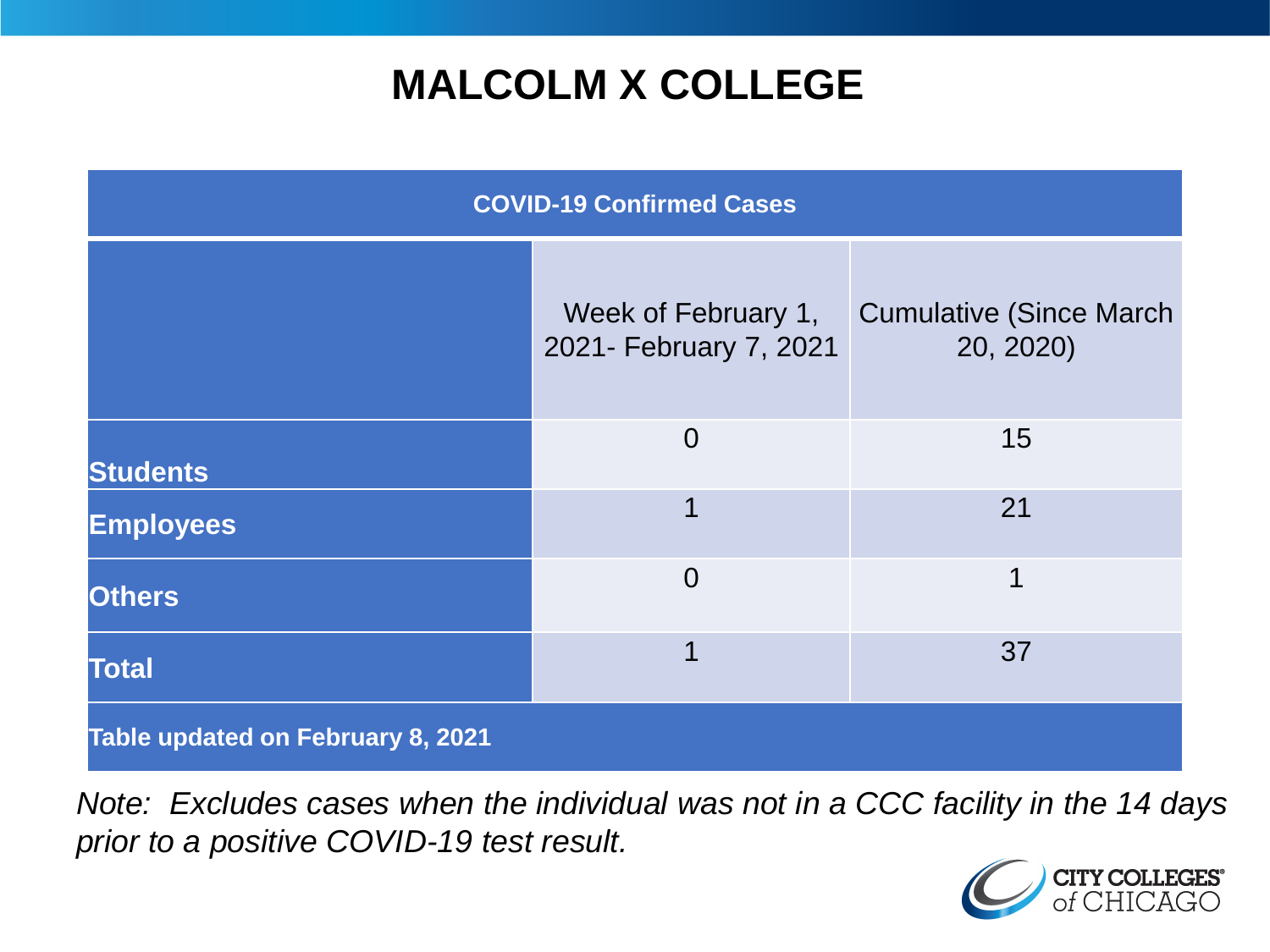# **OLIVE-HARVEY COLLEGE**

| <b>COVID-19 Confirmed Cases</b>   |                                               |                                              |
|-----------------------------------|-----------------------------------------------|----------------------------------------------|
|                                   | Week of February 1,<br>2021- February 7, 2021 | <b>Cumulative (Since March)</b><br>20, 2020) |
| <b>Students</b>                   | $\overline{0}$                                | 1                                            |
| <b>Employees</b>                  | $\Omega$                                      | 17                                           |
| <b>Others</b>                     | $\overline{0}$                                | $\overline{0}$                               |
| <b>Total</b>                      | $\overline{0}$                                | 18                                           |
| Table updated on February 8, 2021 |                                               |                                              |

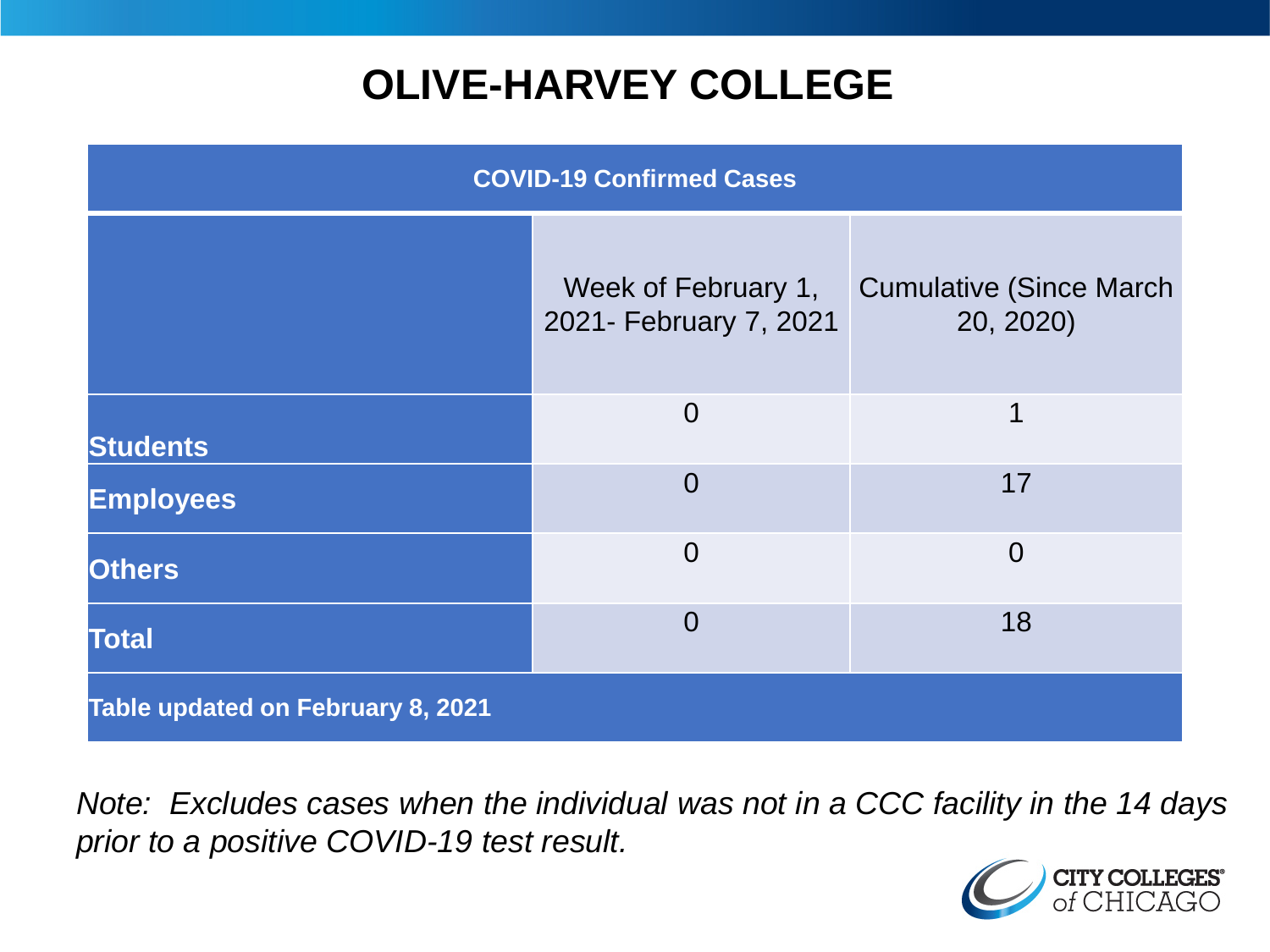## **TRUMAN COLLEGE**

| <b>COVID-19 Confirmed Cases</b>   |                                               |                                              |
|-----------------------------------|-----------------------------------------------|----------------------------------------------|
|                                   | Week of February 1,<br>2021- February 7, 2021 | <b>Cumulative (Since March)</b><br>20, 2020) |
| <b>Students</b>                   | $\overline{0}$                                | 1                                            |
| <b>Employees</b>                  | $\overline{0}$                                | 18                                           |
| <b>Others</b>                     | $\overline{0}$                                | $\overline{0}$                               |
| <b>Total</b>                      | $\overline{0}$                                | 19                                           |
| Table updated on February 8, 2021 |                                               |                                              |

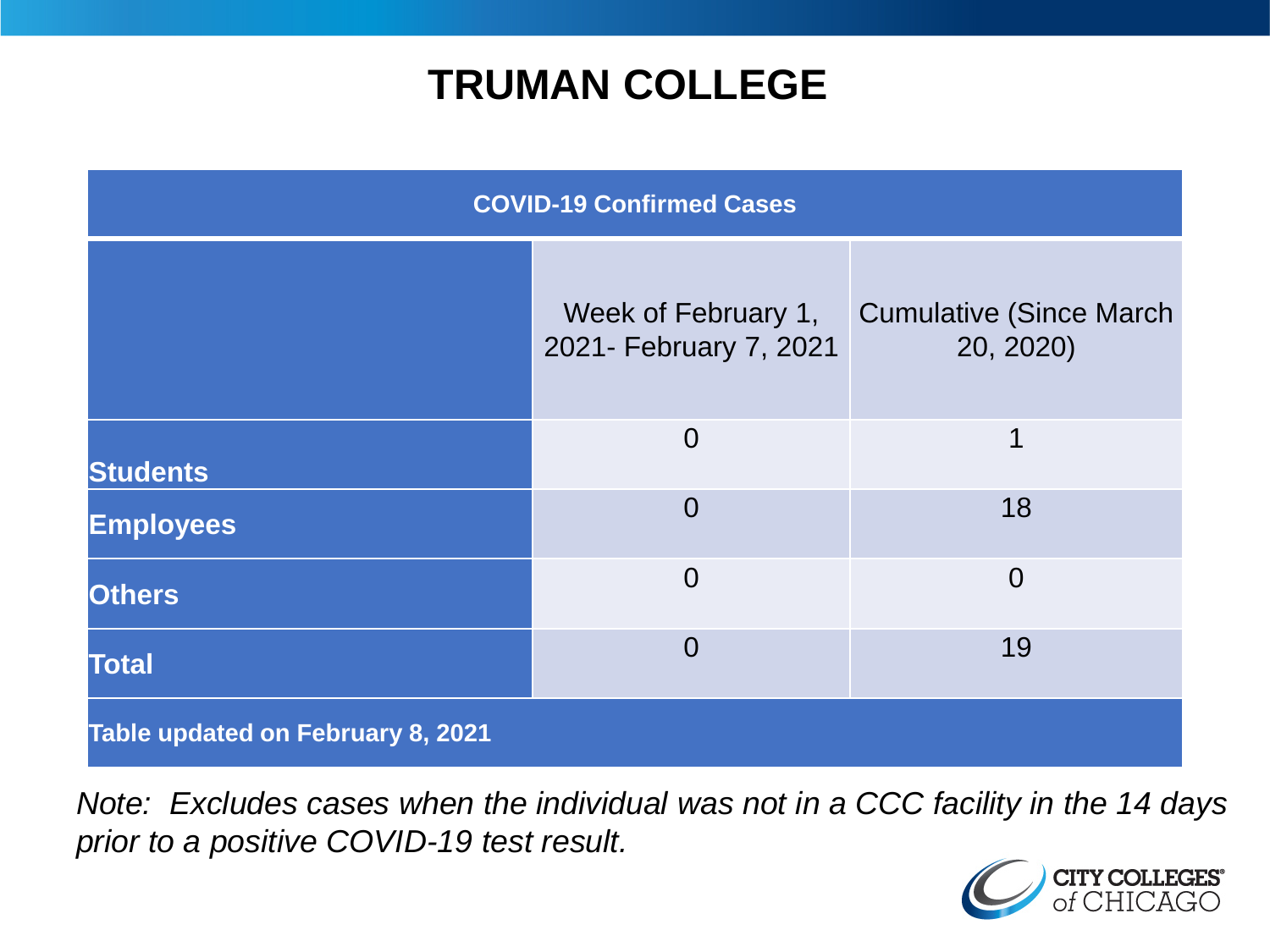## **WRIGHT COLLEGE**

| <b>COVID-19 Confirmed Cases</b>   |                                               |                                              |
|-----------------------------------|-----------------------------------------------|----------------------------------------------|
|                                   | Week of February 1,<br>2021- February 7, 2021 | <b>Cumulative (Since March)</b><br>20, 2020) |
| <b>Students</b>                   | $\overline{0}$                                | 1                                            |
| <b>Employees</b>                  | 1                                             | 10                                           |
| <b>Others</b>                     | $\overline{0}$                                | $\overline{0}$                               |
| <b>Total</b>                      | 1                                             | 11                                           |
| Table updated on February 8, 2021 |                                               |                                              |